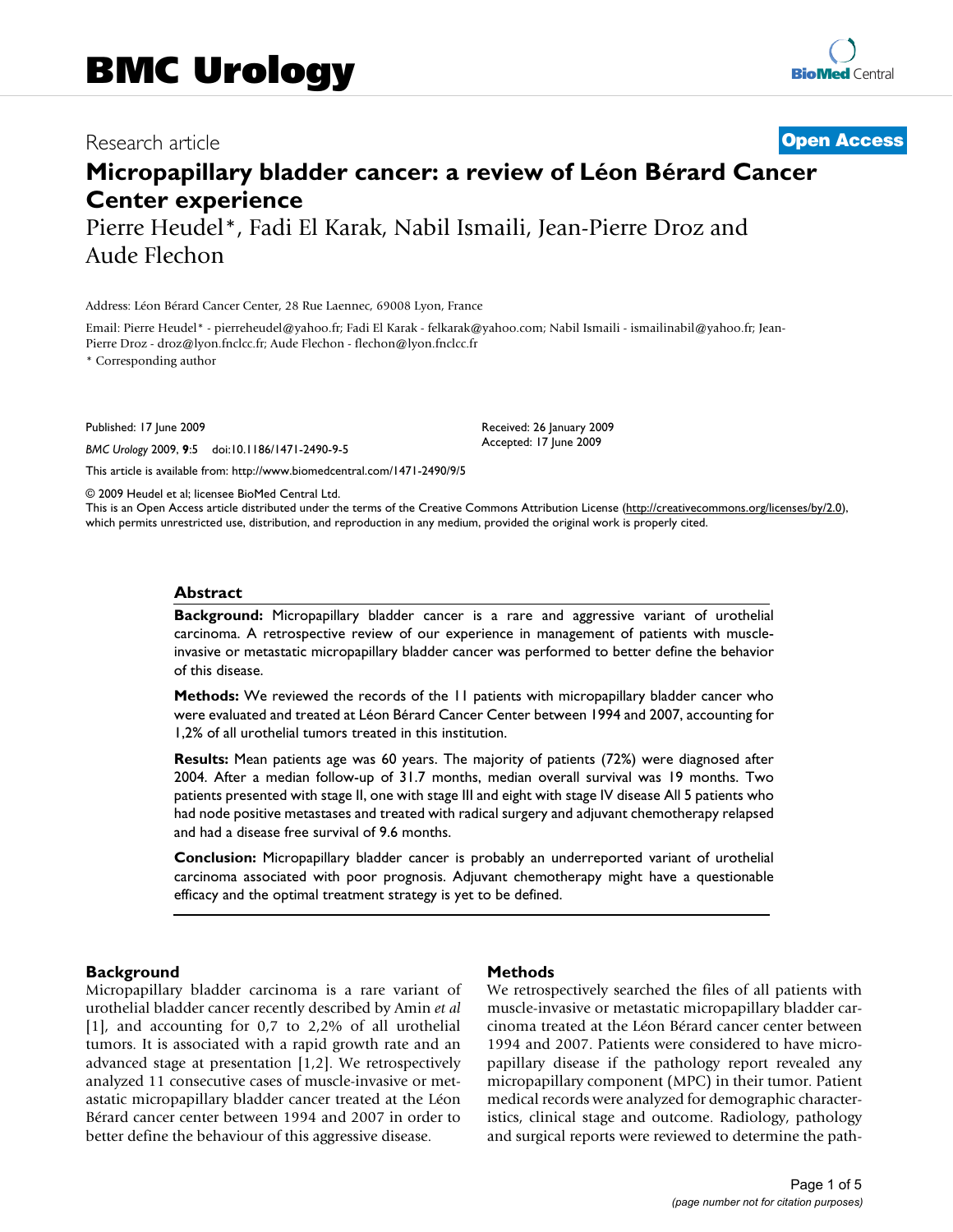ological staging at the time of cystectomy using the 1997 TNM classification for genitourinary tumors [3]. Chemotherapy regimens, radiotherapy doses and surgical modality were also recorded. Overall survival was calculated from the date of diagnosis to the date of death or the date of last follow-up. Estimation of survival curves was performed using the Kaplan-Meier technique.

## **Results**

#### *Characteristics of patients at initial presentation*

Between 1994 and 2007, 911 patients with urothelial carcinoma were treated at the Léon Bérard cancer Center. Eleven patients presented with muscle-invasive or metastatic disease and had micropapillary features. Median age at diagnosis was 60 years (48 to 76 years) and male/ female ratio was 9/1. Eighty percent of patients had previous smoking history. All patients had grade 3 urothelial carcinoma and 35% had an associated in situ carcinoma. One patient was diagnosed before year 2000, 1 in 2001, 1 in 2002 and 8 between 2004 and 2007. Two patients presented with stage II, one with stage III and eight with stage IV disease. The average time between initial symptoms and the beginning of treatment is 3,8 months, while this period is 2 months for patients treated with surgery initially.

## *Treatment and outcome of patients with muscle invasive non metastatic disease*

One patient had a cystoprostatectomy and pelvic lymph node dissection. He was alive with no evidence of disease recurrence two years after the diagnosis. The second patient received concomitant pelvic chemoradiation at the dose of 60 Grays. He relapsed 23 month later, received subsequently two chemotherapy regimens and died ten months later. The third patient refused treatment and died 8 months later.

## *Treatment and outcome of patients with metastatic disease*

Seven patients had only regional lymph node metastases while one had distant metastases. Among those seven patients, six had cystoprostatectomy and pelvic lymph nodes dissection of whom, five received 4 cycles of adjuvant MVAC chemotherapy (methotrexate, vinblastin, adriamycin and cisplatin). All of them relapsed and died from metastases. One patient received four cycles of MVAC chemotherapy and achieved a clinical complete response. He had pelvic irradiation at the dose of 65 Grays but died ten month later from disease progression. The patient who presented with distant metastases was treated with chemotherapy and died ten months after the initial diagnosis.

Table S1 [see additional file 1] summarizes the initial management of patients with muscle invasive or metastatic micropapillary bladder cancer and table S2 [see additional file 2] summarizes different chemotherapeutic regimens used.

## *Metastatic sites*

Ten out of the 11 patients developed distant metastases during the follow up. The most frequent solid metastatic site was the lung followed by liver and bone (Table S3 [see additional file 3]).

## *Survival data*

At a median follow up of 31.7 months, 9 patients have died. Disease free survival was 9,6 months. One and twoyears survival were 64% and 36% respectively and median survival was 19 months. Progression free survival is illustrated in figure 1 and overall survival in figure 2.

## **Discussion**

Carcinoma with MPC was first described in 1982 as a variant of endometrial carcinoma initially designed as papillary serous carcinoma of the uterus [4]. Later, this subtype was depicted in thyroid [5], breast [6], urinary tract [1] and lung cancers [7].

Amin *et al* were the first to describe this entity in urothelial carcinoma, in 1994. They identified two distinct morphologic appearances. On the surface MPC are characterized by small papillary tufts and slender, delicate processes, often with a central fibrovascular core while in the invasive part, the cells form small tight nests or balls often seen within retracted connective tissue spaces [1]. Associated typical urothelial carcinoma is usually high grade as was shown in our series. Immunohistochemical profile typically shows  $CK7+(CK20+(CA125+/-)$  suggesting that it is a form of glandular differentiation in urothelial carcinoma [8,9].

Described less than 15 years ago, micropapillary bladder cancer is likely underreported. In our institution, only 1 patient was diagnosed before year 2000 while the other 10 patients were identified between 2001 and 2007 mainly after 2004 (8 cases). This suggests that the reported frequency of micropapillary bladder cancer might increase in the future as pathologists and oncologists become more aware of its description and particular clinical behavior.

To date, there are no prospective trials in micropapillary bladder cancer. Our retrospective study is the third largest clinical series of muscle invasive and metastatic bladder cancer reported in the literature after Kamat *et al* who described 56 consecutive cases [10] and Johansson *et a*l who reported 17 consecutive cases [2]. The other relatively large series are clinicopathological studies with no correlation between treatment and outcome [1,8,11].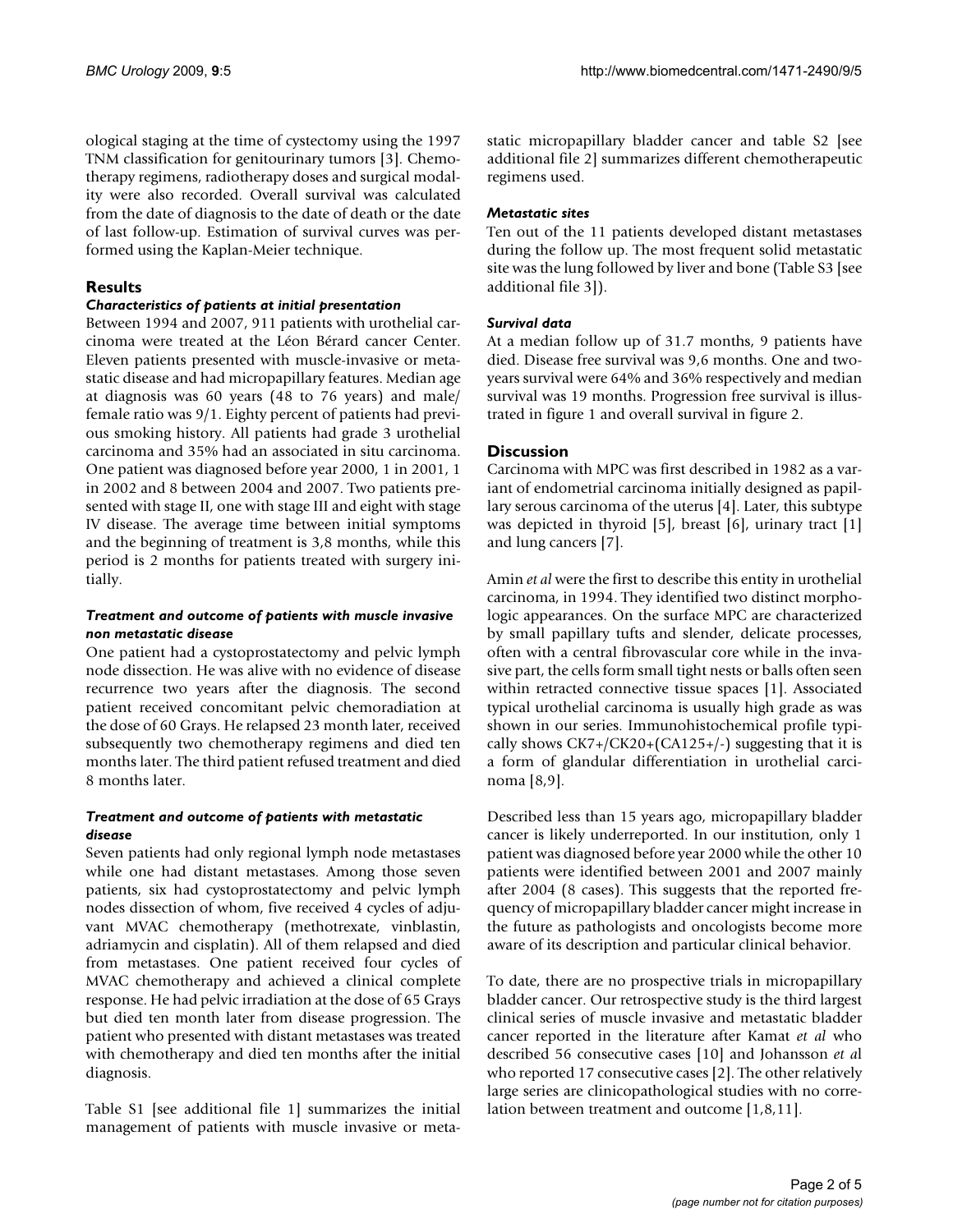

## Disease free survival of 11 patients with micropapil **Figure 1** lary muscle invasive or metastatic bladder cancer

**Disease free survival of 11 patients with micropapillary muscle invasive or metastatic bladder cancer**. Represents the Disease free survival of 11 patients with micropapillary muscle invasive or metastatic bladder cancer.

The presence of MPC in urothelial carcinoma was found to be associated with an advanced stage of disease at the time of presentation and an aggressive clinical course [8,9,11,12]. In 2004, Samaratunga *et al*. [8] reported 20 cases of micropapillary bladder cancer and correlated the pathological stage and prognosis with the extent and extension of the micropapillary component on the pathology specimen. In patients with superficial bladder cancer, intravesical BCG was shown to be ineffective and the authors concluded that the optimal treatment strategy for non-invasive bladder cancer with micropapillary components should be a radical cystectomy [13]. The same authors stated in another study that in muscle invasive surgically resectable disease, radical cystectomy should be performed precociously. In this paper, the incidence of pathologic upstaging was 52.7% and the incidence of occult lymph node disease detected at the time of cystectomy was 27.3%. Moreover patients undergoing neoadjuvant chemotherapy were found to have a non-organconfined disease  $(≥ T3)$  in 68% of cases compared to patients treated with upfront surgery  $(34%)$  (p = 0,0157). There was no survival benefit from the addition of neoadjuvant chemotherapy and the authors recommended no such approach especially in the absence of lymphovascular invasion [10]. Moreover, in this study, of the 15 patients with lymph node positive disease, 11 received adjuvant chemotherapy after radical cystectomy, and only 5 were alive at the time of last follow-up (follow-up time ranging from 29 to 42 months). This tends to show the chemoresistant characters of micropapillary bladder cancer. In fact, in other organ sites, micropapillary carcinoma appears to be less responsive to chemotherapy. For exam-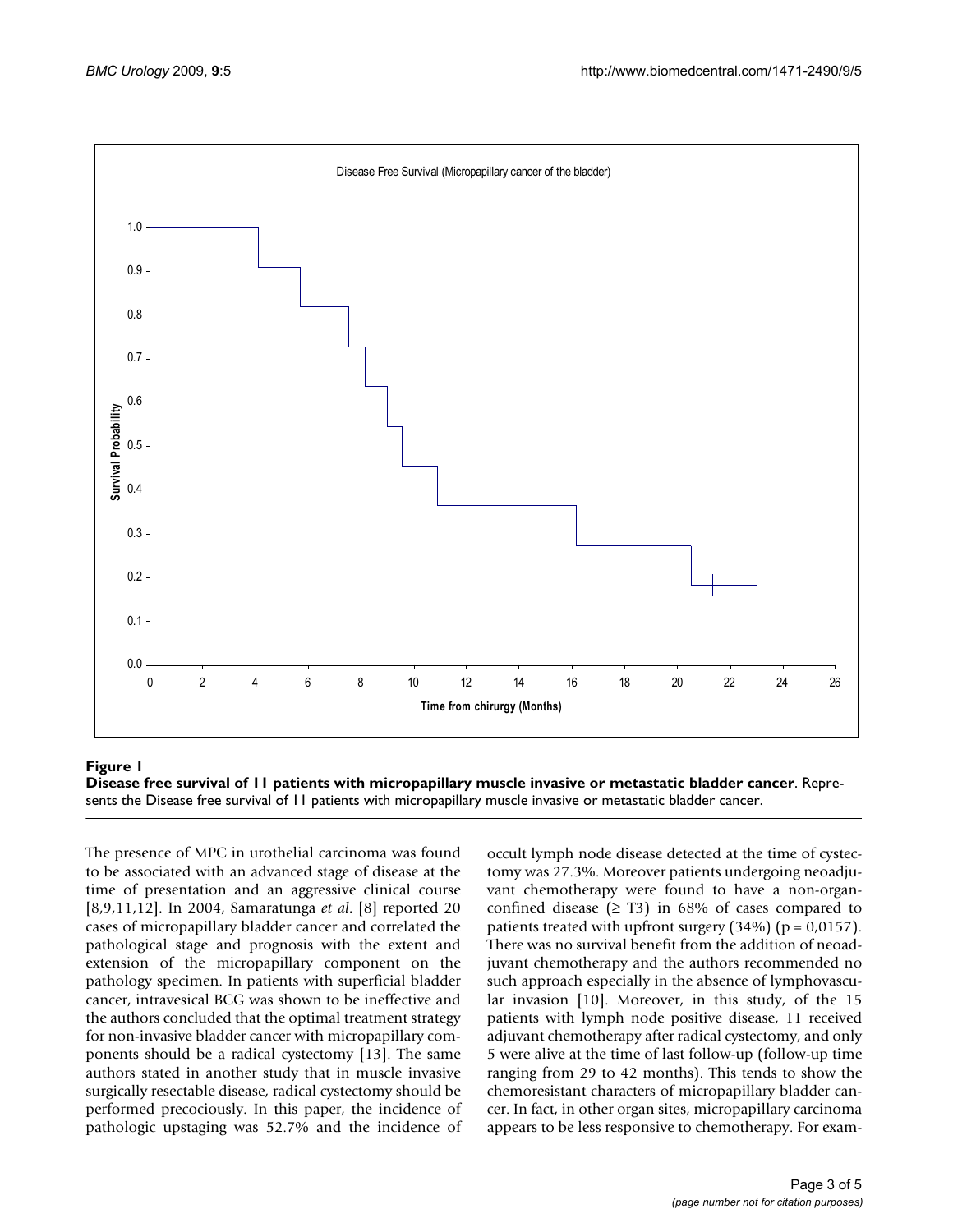

## Overall survival of 11 patients with micropapilla **Figure 2** ry muscle invasive or metastatic bladder cancer

**Overall survival of 11 patients with micropapillary muscle invasive or metastatic bladder cancer**. Description: represents the Overall survival of 11 patients with micropapillary muscle invasive or metastatic bladder cancer.

ple, a retrospective study evaluated the pattern of chemoresistance in invasive micropapillary/low grade serous ovarian carcinoma and high grade serous ovarian carcinoma. Authors concluded that patients with recurrent invasive micropapillary/low grade serous ovarian carcinoma were more likely to manifest drug resistance to standart chemotherapy agents (platinum and paclitaxel) [14].

The present study showed occurrence of the disease in relatively young patients (median age was 60 years) and an associated poor prognosis. Patients who received multimodal treatment had a median disease free survival of 11 months and an overall survival of 21 months. All 5 patients with node positive disease who received surgery followed by adjuvant MVAC regimen relapsed within a median follow up of 20,2 months. This is in sharp contrast with other studies that used same treatment modalities for node positive resected urothelial carcinoma [15- 18]. In the study by Stokle *et al*, only 3 among 11 patients relapsed after a median follow-up period of 13.5 months [15]. In the study by Freiha *et al*, 10 patients out of 18 relapsed after a median follow-up of 62 months [16]. This further emphasizes on the aggressive character and chemoresistance of this variant of urothelial carcinoma.

## **Conclusion**

Micropapillary bladder cancer is very likely an underreported variant of urothelial carcinoma. It is associated with a poor prognosis. The low incidence of this variant